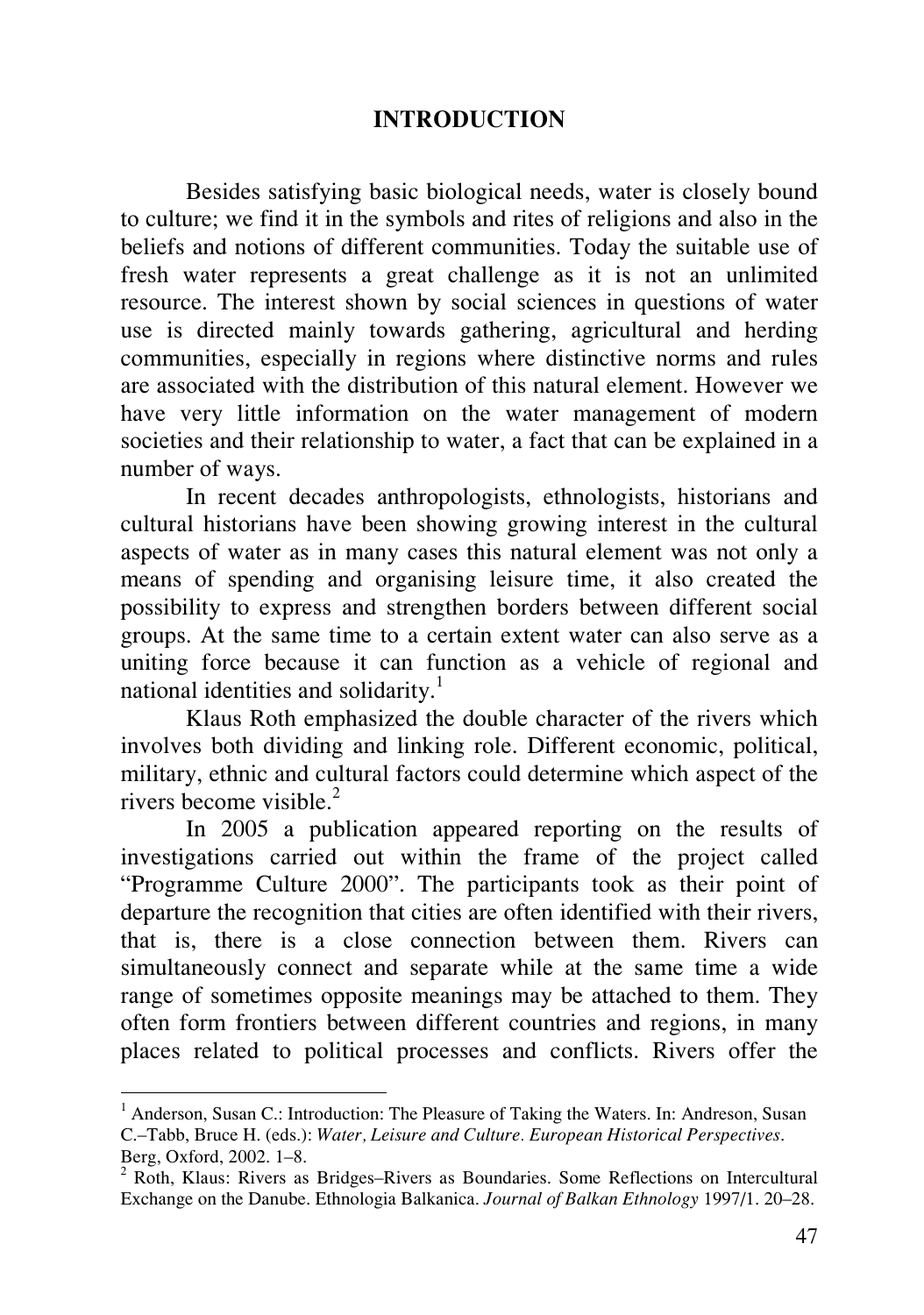communities living on their banks favourable possibilities for exploiting water as a versatile resource. While the connection between towns and rivers has existed for centuries, it has become weaker as a result of modernisation, industrialisation and the expansion of settlements. People often used the watercourses as a source of energy or as a place to discharge accumulated effluents; as a result these waters lost their purity and acquired a whole series of negative associations. Nowadays, however, a growing number of European cities are trying to discover the rivers and their environment, trying in different ways to exploit them and incorporate them in urban planning developments.<sup>3</sup>

The  $8<sup>th</sup>$  International Student Seminar organised by the Department of Ethnology and Cultural Anthropology of the University of Szeged on 21–27 August 2007 chose as its theme the question of water and the urban way of life, requiring the participants to apply special research methods. The site chosen for the fieldwork was a city where both past and present are closely intertwined with this natural element. The salt transported down the Maros and Tisza rivers was a significant factor helping to make Szeged an important trade centre. The timber floated down the river also helped to lay the foundations of the wood processing industries, as well as ship-building. Although water transport gradually declined in importance from the early  $20<sup>th</sup>$  century, by then the Szeged middle class was discovering the Tisza and various groups created a distinctive bathing culture. Anna water is still consumed not only locally: people from other settlements regularly visit the well. The River Tisza is one of the consciously constructed symbols expressing the city's image that are used for different festivals and in tourism brochures and advertising. The memory of floods, especially the Great Flood of 1879 can also be said to live on; the city organises commemoration ceremonies to mark the anniversaries, in many cases drawing attention to the ambivalent connection between the river and the city. In addition to these events, materialised manifestations of the memory are frequently encountered, among others in the form of monuments and marks showing the level reached by the flood waters.

Students and teachers from the universities of Zagreb, Comenius (Bratislava) and Turku came for the international seminar. On 22nd August, the day after their arrival, together with the Hungarian participants they presented their earlier work on the theme. László Mód

 3 Bosi, Giulia-Ronconi, Michele (ed.): *I fiumi come infrastrutture culturali. Rivers as Cultural Infrastructures.* Editrice Compositori, Bologna, 2005.